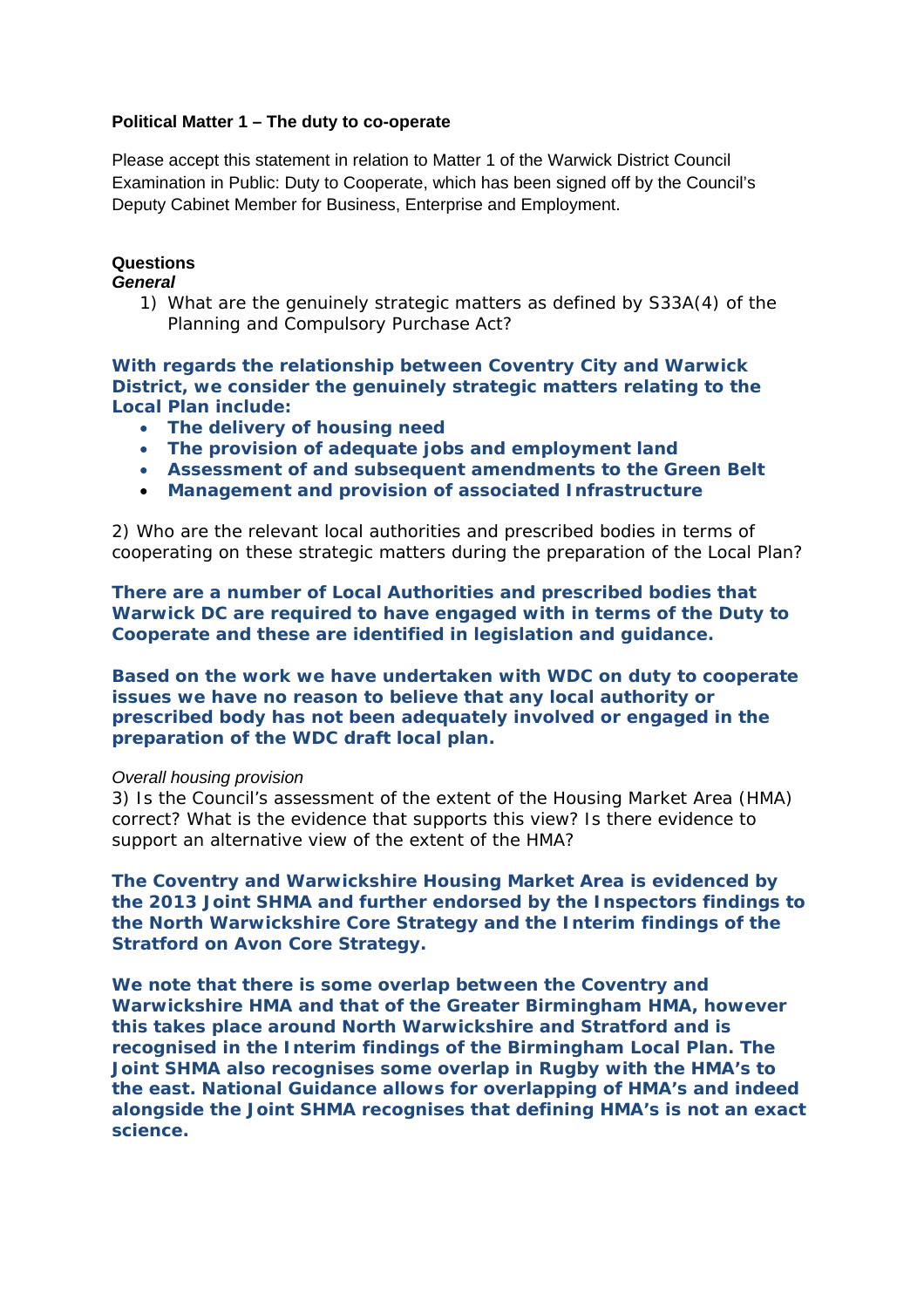**Whilst it could be argued that parts of these Districts relate to other housing market areas, the balance of the evidence provided in the Joint SHMA (particularly migration and commuting patterns) strongly suggests the 6 Coventry and Warwickshire Local Planning Authorities together make a well justified Housing Market Area.** 

4) What is the situation regarding commuting and migration patterns between authorities in the HMA? What are the interrelationships in terms of housing markets? In particular what are the relationships between Coventry and other authorities in terms of commuting, migration and housing markets?

**Chapter 3 of the Coventry and Warwickshire Joint SHMA (November 2013), looks at migration flows and Commuting flows in detail. This shows that some of the strongest migration and commuting flows exist between Coventry and Warwick District. Coventry also has strong links with other parts of Warwickshire, most notably Nuneaton and Bedworth and Rugby Boroughs.** 

**The evidence set out in this part of the Joint SHMA helps to demonstrate the presence of a Coventry focused HMA and the city's strong relationship with its Warwickshire suburbs.** 

**The Joint SHMA does recognise the flows between all the HMA LPA's to Birmingham and Solihull but highlights that these are weak compared to those in the Coventry HMA and the Birmingham HMA respectively (para 3.24).** 

**Since the completion of the Joint SHMA in 2013, updated commuting flows have been released from the 2011 census. To summarise, this data shows:** 

- **A broad continuation in existing relationships**
- **An increase of in-commuting into Coventry**
- **Nuneaton as the biggest exporter of labour in the HMA mostly to Coventry**
- **Coventry exporting labour to Warwick**
- **Stratford has a reliance upon importing labour supply**

5) How do these interrelationships affect Warwick District specifically?

### **No response provided.**

6) When did co-operation with other authorities on overall housing provision within the HMA begin?

**As part of the Phase 2 Review into the Regional Spatial Strategy, the 6 Coventry and Warwickshire Authorities agreed a Sub-Regional Strategy that sought to manage housing need across Coventry and Warwickshire. This work was on-going from 2007 and culminated in the 2009 examination of the RSS Phase 2 Review and its subsequent Panel Report. As part of the Panel's reporting, it praised the sub-region for its joint working and shared approach to managing housing need.**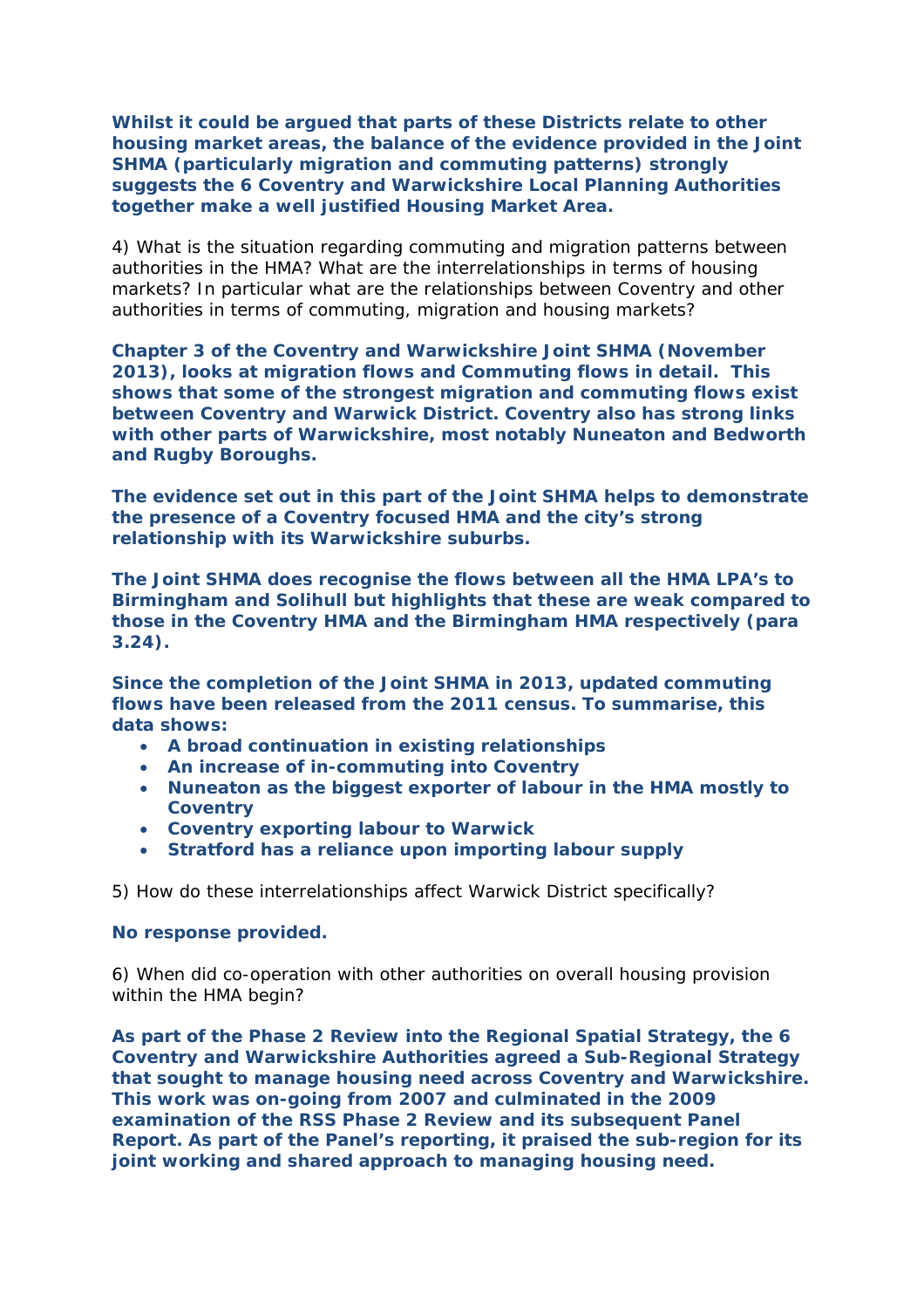**The fate of the RSS Phase 2 Review and other Regional Strategies are well known, however reference to this passage of cooperation remains worthy of note as it signalled a notable milestone in constructive and active cooperation between the 6 authorities on issues of housing need.** 

**Following the abolition of regional strategies and the introduction of the Localism Act, the way housing needs were managed in relation to developing Local Plans / Core Strategies was uncertain and resulted in the failure of numerous plans up and down the country. Of greatest relevance here is the Coventry Core Strategy (2012) which was withdrawn by the City Council following interim findings by the Inspector in relation to the duty to cooperate, most notably around housing needs. As part of his report however the Inspector strongly recommended that the City Council work jointly with its Warwickshire neighbours to undertake a full assessment of housing needs across the sub-region.** 

**In November 2013 this work was completed in the form of the Joint SHMA. This report has subsequently been updated through a supporting Annex (2014), which had regard to the most up to date population projections. Subsequent work has been undertaken by the 6 authorities and the shadow Economic Prosperity Board for Coventry and Warwickshire to endorse a level of housing provision at the LPA level and establish a clear and transparent timetable for managing the delivery of housing needs for the future.** 

**As such, it is clear that mistakes have been learned from and that the work undertaken on current housing needs (since early 2013) is now proving successful and in full conformity with the requirements of the duty to cooperate.**

7) What form has co-operation taken? Has it been on-going during the preparation of the Local Plan?

**Cooperation has taken many forms in recent years. Of greatest relevance is the development of a shared and consistent evidence base in the form of the Joint SHMA and its supporting Annex. The preparation of joint evidence has not however been restricted to matters of housing. Alongside the LEP a joint employment land study has been developed whilst a joint Green Belt review has been commissioned and a Joint SHLAA methodology prepared. In addition to this, the 6 authorities alongside Warwickshire County Council and the CW LEP have established a monthly duty to cooperate working group to support the delivery of Local Plans and manage any issues that may arise that are of relevance to each other's plans and the Duty to Cooperate. A Coventry and Warwickshire monitoring group has also been established to ensure a consistent assessment of housing and employment land delivery to support each LPA and the monitoring of the SEP.** 

8) To what extent is there agreement between the authorities in the HMA regarding the level of objectively assessed need for housing (OAN) for the HMA and individual authorities? Is this as set out in the 2014 SHMA Addendum?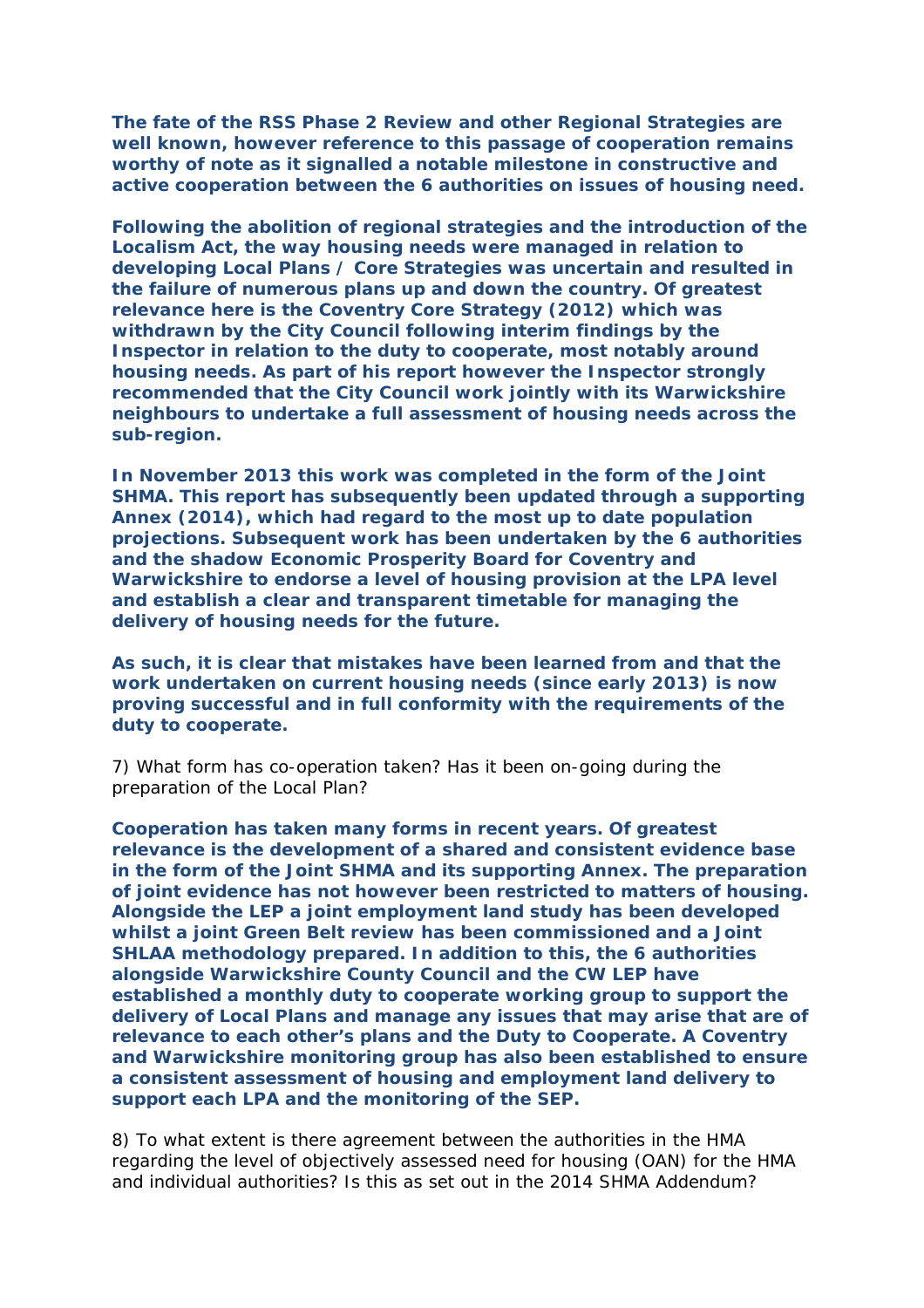**The 2014 SHMA Annex set out an updated housing need reflective of the most up to date population projections. This identified a housing need across the HMA of 4,004 homes per annum. The Annex also placed greater weight on the HMA need than it did the local authority components due to a range of issues, including migration trends, the effects of the UPC and the change in distribution since the initial recommendations of the Joint SHMA. Notwithstanding, the identified needs of each authority set out in the Annex, are a reasonable projection of housing need based on the most up to date ONS projections. This is a point recognised by the Inspector in his interim findings for Stratford's Core Strategy.** 

**As such, it is our view that the component parts that make up the 4,004 homes per annum are a solid starting point for considering OAN for the HMA and LPA's. Should these figures then subsequently be uplifted to reflect either affordability, market signals or employment need, then this must be undertaken at the HMA level as to increase delivery in 1 area as a result of such issues is likely to have a significant influence on migration patterns, hence moving need/provision between local authority areas primarily within the HMA.** 

**Having regard to this, it is important to reference the agreement of the Shadow EPB in November 2014, to continue planning for the housing distribution set out in the initial Joint SHMA. This agreement has subsequently been endorsed by all local authorities in the sub-region, and recognises that Coventry cannot meet all of its need within its own boundary. It also recognises however that the detailed extent of this has not yet been finalised and that issues remain around capacity within the shires and developing appropriate evidence to ensure the most sustainable areas are identified.** 

**Notwithstanding, this process has identified a clear level of agreement between the 6 authorities, both around initial housing need (an OAN) and how this can be amended to reach housing requirements.** 

9) What is the evidence that the level of need in individual authorities and the HMA as a whole will be met i.e. in terms of capacity assessments/SHLAAs/Green Belt studies etc.?

**The 6 authorities have recently approved a joint SHLAA methodology which is to be trialled by Rugby and Coventry Councils in the coming months. This has been developed through stakeholder workshops and consultation and has received endorsement from a range of sectors.** 

**As part of developing this shared platform, an initial 'stock take' was made of existing SHLAA methodologies. This showed that the LPA's were already reasonably aligned in terms of their SHLAA methodologies and that the principle areas of difference were more a case of presentation and assessment detail. The Shared approach to developing**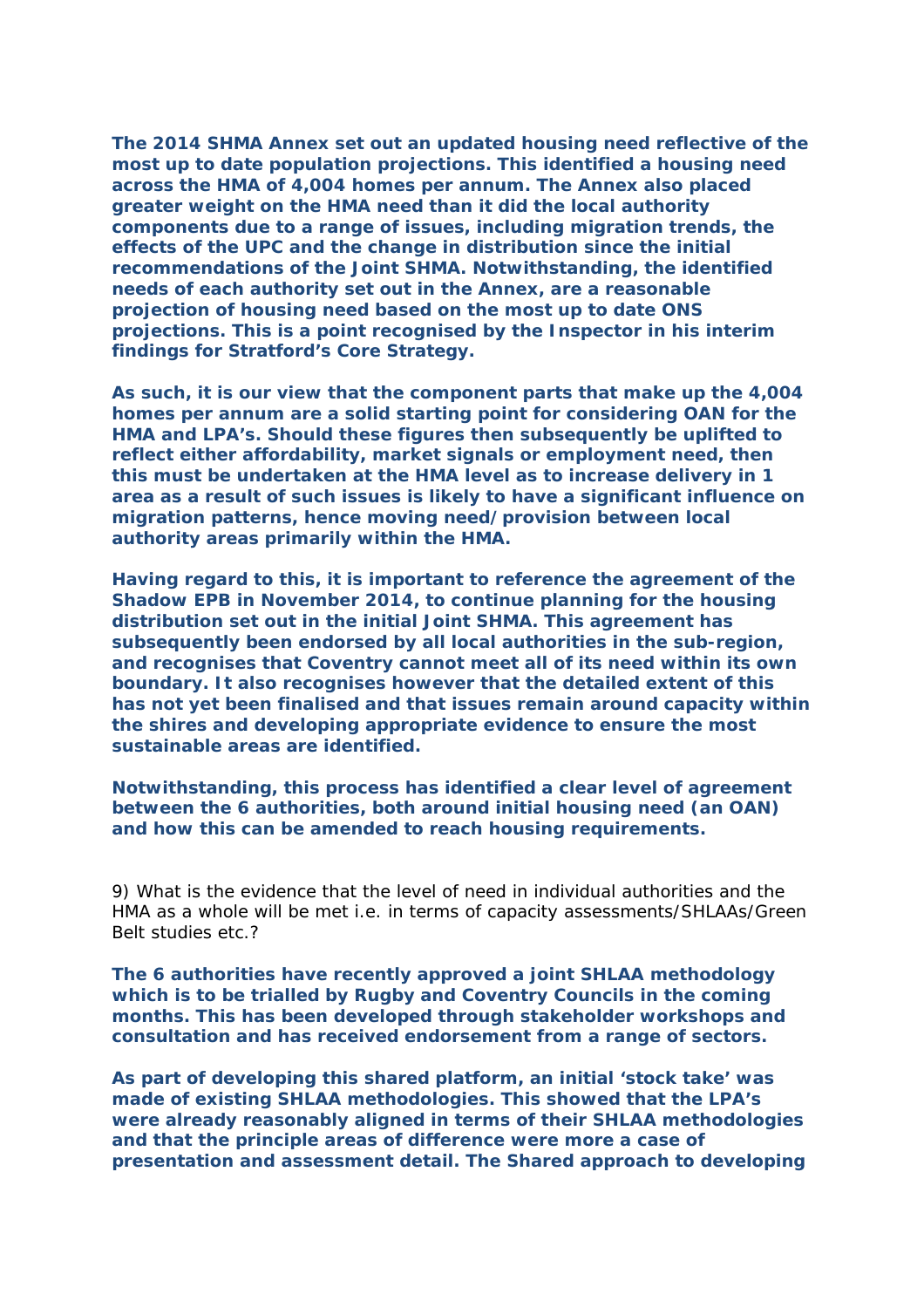**SHLAA's will be a key part of assessing capacity across the HMA moving forward.** 

**Based on work already undertaken on SHLAA's however it has become clear that the needs of the HMA will not be met without proposing amendments to the Green Belt, this is particularly true in Coventry, and within Warwick where proposals are made as part of this plan. As a result an assessment of the Coventry and Warwickshire Green Belt has been commissioned, and at the time of writing remains under development. This document will therefore form an important part of reviewing Green Belt boundaries moving forward.** 

10) Will there be unmet needs within the HMA? In particular will there be unmet needs in Coventry? If so, what is the scale of this unmet need?

**It was recognised in the shadow EPB report of November 2014 that Coventry would be unable to meet its housing needs, which amounted to 36,220 homes between 2011 and 2031 (as evidenced by the Joint SHMA Annex). This has been supported by the City Councils draft SHLAA of September 2014, which identified a housing land supply (including land within the city's Green Belt) of around 23,300 homes. Although this is under review and will need to have regard to further evidence, most notably in relation to the Green Belt, it does offer a reasonable reflection of the pressures facing the city at this time. It is certainly highly unlikely, given the city's tight administrative boundaries, that land for a further 13,000 homes could be identified in a sustainable way.** 

**As a result the shadow EPB turned to the initial distribution of need set out in the Joint SHMA (2013). This was a distribution already being tested by most of the authorities, and an approach already found sound by the Inspector of North Warwickshire's Core Strategy. It was also an approach and distribution that through the initial Joint SHMA had been found to provide a solid basis to reflect migration, commuting and affordability dynamics across the sub-region.** 

**When considered alongside the 2012 based population projections, this approach technically results in a redistribution of need from the City to the Shires, but due to the uplift in total HMA need does leave a small proportion of housing need currently unplanned for. As such, this becomes a 2 phased redistribution process. The first, accounting for approximately 8,000 homes (around 400 a year) is now being tested and planned for (depending on the stage of Local Plan development) across Warwickshire. For example it includes around 108 homes a year in Warwick District. The second phase covers the remaining 4,700 homes, although it is subject to change depending on SHLAA updates (currently equivalent to around 234 homes a year on average). It is important to note that this accounts for just 14 months' supply across the HMA, which when considered in the context of a 15 or 20 year plan period is small. As such, it is this figure that accounts for both the unmet needs of Coventry (from where it originates in demographic terms at least) and of the HMA as a whole.**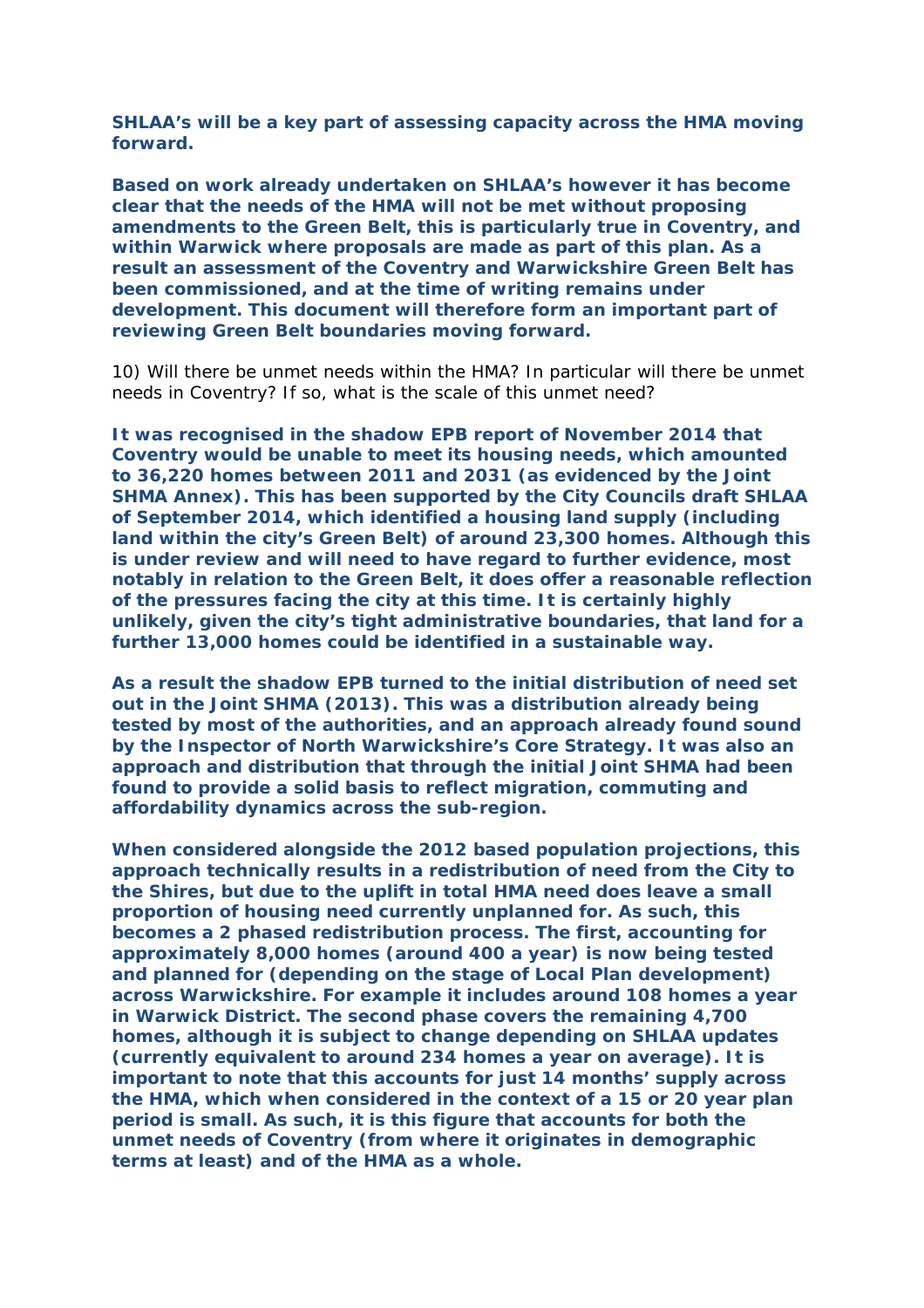11) What are the issues as far as Warwick District is concerned in addressing unmet needs from other authorities i.e. Coventry?

## **We consider this a question for WDC specifically.**

12) What is the situation regarding housing needs beyond the HMA i.e. Greater Birmingham affecting the HMA? What form has co-operation with other relevant authorities taken? What has been the outcome?

**It is well recognised that Birmingham City Council in particular have substantial housing pressures, and that as a result are exploring options alongside the Greater Birmingham and Solihull LEP and the Black Country LEP to help meet these needs in full within the most sustainable locations. Given parts of the Birmingham HMA overlap with the Coventry and Warwickshire HMA at North Warwickshire and Stratford there is a chance that some of the wider Birmingham housing needs will be met across this HMA. The possibility of this has been acknowledged by the shadow EPB, however at the time of writing no detailed requirement or redistribution proposals have been published by Birmingham.** 

13) Has the issue of unmet need within the HMA or beyond been addressed and resolved?

**It is our view that the issues of housing needs and especially the pressures emanating from Coventry have been embraced and managed in a robust, transparent and appropriate way.** 

**The City Council acknowledges the steps that Warwick DC have taken to make initial provision for some 108 homes per annum as evidenced by the Councils endorsement of the shadow EPB report at its March Council meeting. As part of the Councils initial response to the WDC Local Plan, the Council also endorsed the commitment through policy to reviewing the plan should land be identified within WDC to meet the outstanding need of the city. In doing so it was the view of the Council that to make such a commitment in policy ensured it went to the heart of the plan and gave it substantial weight.** 

**Furthermore the subsequent endorsement of the local plans timetable by the shadow EPB in November 2014 and the 6 LPA's in the HMA in early 2015 give even greater weight to this commitment to ensuring housing needs are met in a sustainable, deliverable and robust way.** 

14) How does the Local Plan deal with the issue? Is this an appropriate approach?

### **Please see the response to question 13**

15) What are the implications for compliance with the duty to co-operate of not addressing this issue at this stage?

**Meeting housing needs is an integral part of the Duty to Cooperate. It is not a simple task however and is not something that can be managed**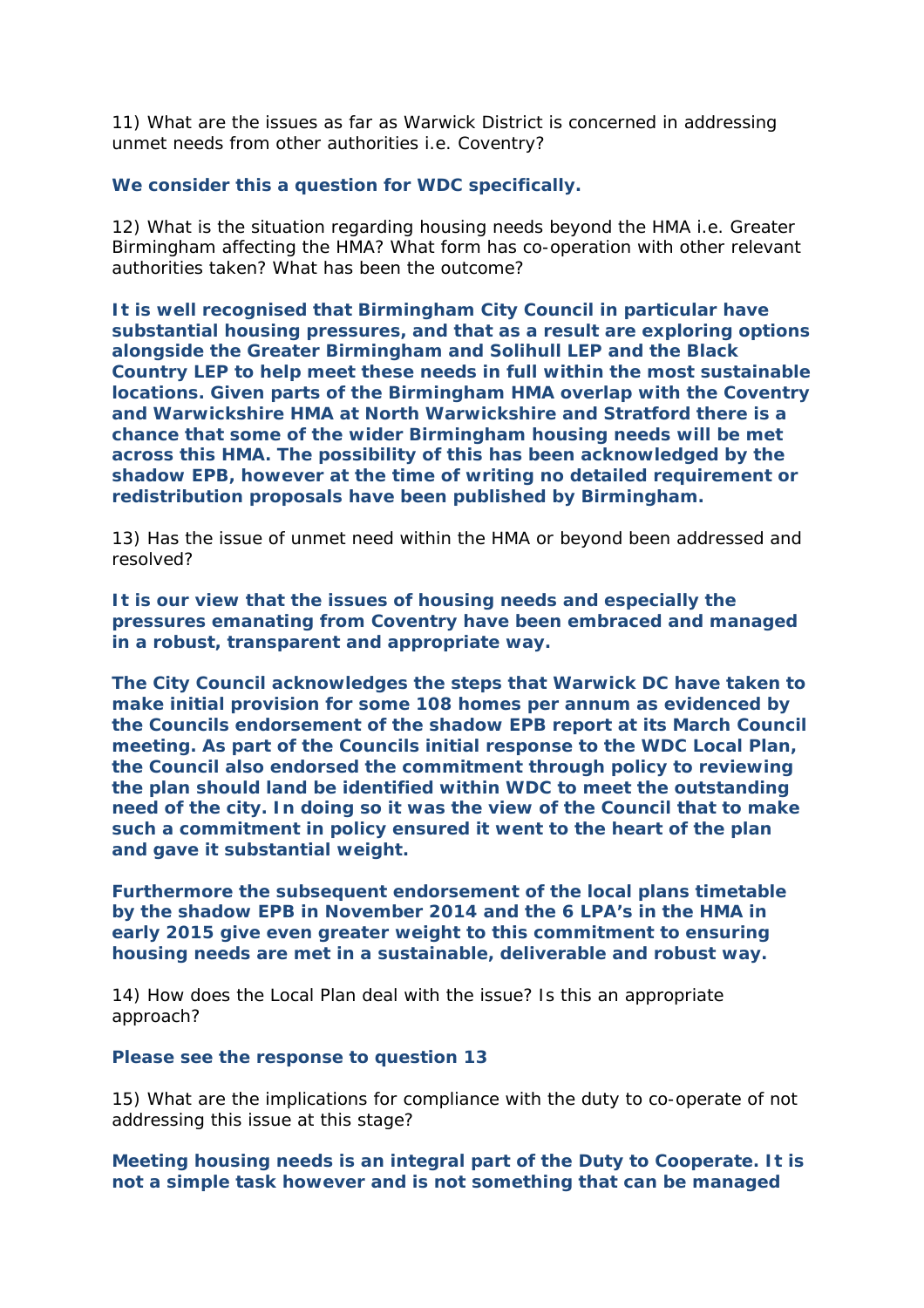**overnight. In the last 2-3 years the 6 authorities within the HMA have worked jointly in a constructive and effective way to reach a position whereby each authority is planning for a significant step change in housing delivery, whilst across the HMA as a whole making plans for urban extensions, urban regeneration, new towns and small infill sites. This offers a varied and flexible housing land supply offer that will be suitable to meet the challenges of the next 5, 10, 15 years. At this stage the HMA is facing a level of unmet need equivalent to 14 months' supply. This must be kept in perspective.** 

## **This issue has clearly been addressed and met head on meaning the duty to cooperate in relation to housing need has clearly been met and discharged.**

16) What additional work is required to address and resolve the issue of fully meeting OAN for the HMA? What progress has been made? What agreements are in place?

#### **Please see the response to questions 13-15.**

17) In overall terms has the Council engaged constructively, actively and on an on-going basis in maximising the effectiveness of the preparation of the Local Plan? What has been the outcome of co-operation and how has this addressed the issue of housing provision?

## **As set out in the Councils response to Warwick Districts Proposed Local Plan in 2014, it is the view of the City Council that Warwick DC has met their responsibilities under the Duty to Cooperate.**

*Other matters requiring co-operation*  For each of the other strategic matters

18) What are the particular issues?

**In terms of other strategic issues, it is worth noting the work undertaken in relation to the proposed Coventry Gateway – an employment proposal situated around Coventry airport that technically straddles the administrative boundaries of Coventry and Warwick to the south east of the city.** 

### **Of further significance is the expansion of Warwick University, which also straddles the boundary to the south west of Coventry.**

19) Who has the Council engaged with? When did this engagement begin, has it been active and on-going and what form has it taken?

**Joint working between Coventry City Council and Warwick District Council in relation to the Gateway proposals has been on-going for the past 3 years. This has involved bids for Enterprise Zone status, a planning application and subsequent call-in inquiry as well as on-going work to develop evidence and policy to support the proposed site allocation.**